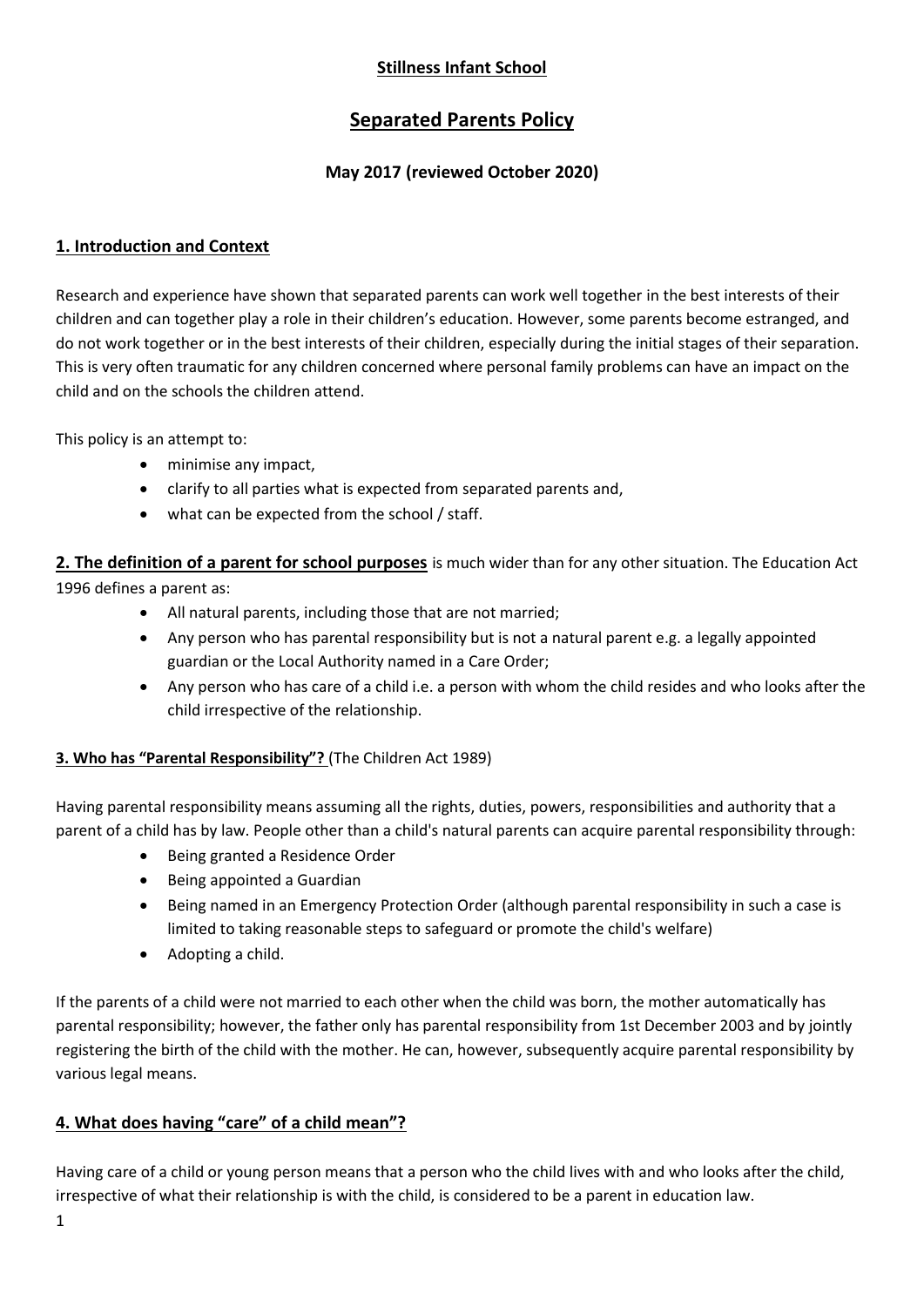This could be shown by:

Interaction with the school – attending meetings, making phone calls, being on the School's record as being involved (in whatever capacity) etc.

Residence with the child where, for all intents and purposes, the person is part of the family, a man or woman married to a parent of a child.

For example:

- Are they listed on school records?
- Does the school have contact details for them?
- Do they meet with teachers/attend parents' evenings?
- Have they been involved with the measures designed to improve attendance?
- Do they contact the school on behalf of the child when s/he is ill?
- Do they live with the child?
- How long has the school known of them being connected with the child?
- Does the adult bring/collect the child to/from school?
- Is the adult married to the parent of the child?

It would not be appropriate to assume that someone having a "casual" relationship with the parent of a child necessarily has 'care of the child' unless we have cause to believe the person has some involvement with the child's life – living with the child could be a determining factor as could the other examples outlined above.

It is therefore those adults who are having significant input to a child's life who can be classified as "parent", having "parental responsibility" or who have "care of a child".

Parents as defined above are entitled to share in the decisions that are made about their child and to be treated equally by schools. In particular, these entitlements include: -

- appealing against admission decisions
- completing Ofsted & school based questionnaires
- participating in any exclusion procedure
- attendance at parent meetings/school events
- having access to school records, receive copies of school reports, newsletters, invitations to school events, school photographs relating to their child and information about school trips.

The Governing Body recognise that while the parents of some pupils may be separated, they are entitled to the above and this entitlement cannot be restricted without a specific court order. In particular, the school does not have the power to act on the request of one parent to restrict another.

The information provided to the school when the child was enrolled, detailing whether parents have parental responsibility for the child, will be presumed to be correct unless a court order or original birth certificate proving otherwise is provided to the school.

Similarly, the information provided on the address(es) where the child resides will be presumed to be correct unless a court order proving otherwise is provided to the school.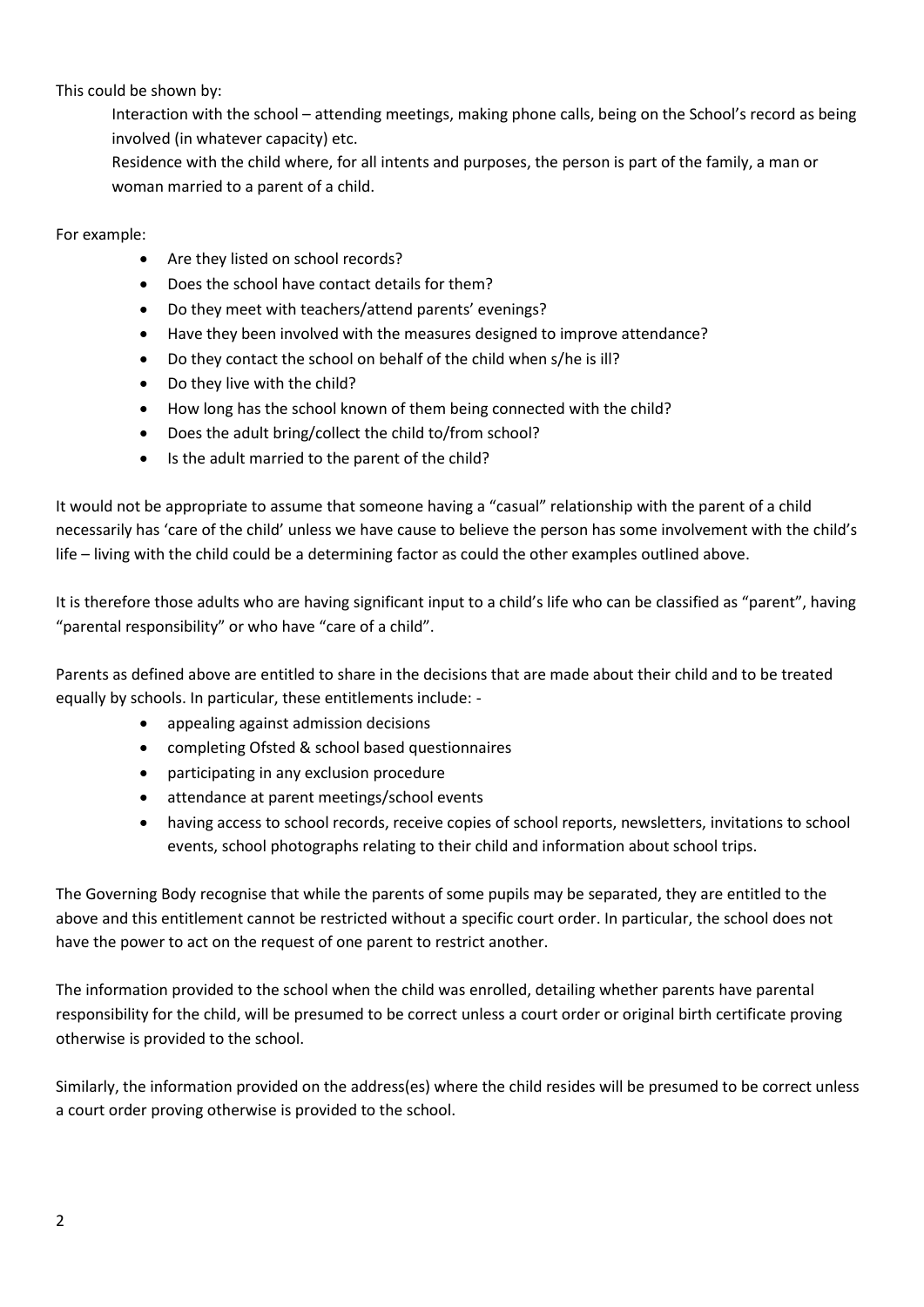## **5. Our responsibilities**

Stillness Infant School fully recognises its responsibilities, and it is our sole wish is to promote the best interests of the child, working in partnership with all parents.

Stillness Infant School will maintain our open door policy with all parents. The class teacher and/or Head Teacher will be able to discuss any issues or concerns, with regard to separation/divorce, that estranged parents may have in relation to their child or children at the school.

Parents will be encouraged to resolve any issues around estrangement, contact and access to information, in some cases with support from the school.

The issue of estrangement is a civil/private law matter and Stillness Infant school cannot be involved in providing mediation, helping an estranged parent to communicate with their child or children, or using the school premises for purposes of contact.

In the event that the parents are unable to agree with one another on decisions regarding their child's educational programme, including but not limited to placement, participation in extracurricular activities, and consent to evaluation and services, the school will arrange a meeting with all parents (preferably together or separately if required) to attempt to assist the parents to resolve the situation. If it cannot be resolved the school may refer the matter to the relevant department of the Local Authority.

The interests of the child will always be paramount when deciding whether to accommodate a request from an estranged parent. We recognise that a Court Order can restrict a parent in having contact/access to information and we may be bound by this. In this situation we will consult with the Local Authority to obtain advice as this may constitute a safeguarding concern.

In any event whereby the parents being estranged is appearing to impact upon the health, wellbeing and safety of a child the matter will be referred to the Local Authority for advice.

## **6. Our Policy**

It is the responsibility of the parents to inform Stillness Infant school when there is a change in family circumstances. The school needs to be kept up to date with contact details, arrangements for collecting children and emergencies.

We encourage parents to tell us at an early stage if there is a change in family circumstances. Whenever possible, staff will be informed of such changes so that suitable support can be offered. We will, however, recognise the sensitivity of some situations and maintain the level of confidentiality requested by parents as far as possible

Newsletters & general school updates can be sent to all parents via letters and texts. These updates will contain all the main events within school, Including productions, sports days, parent's evenings, class trips, etc. Occasionally letters are sent to individual classes.

We hold twice yearly parent consultation meetings. We would expect parents to communicate with each other regarding these arrangements, however, on request we can arrange for separate appointments.

We expect that parents should liaise and communicate directly with each other in matters such as the ordering of school photographs, tickets for performances and other instances.